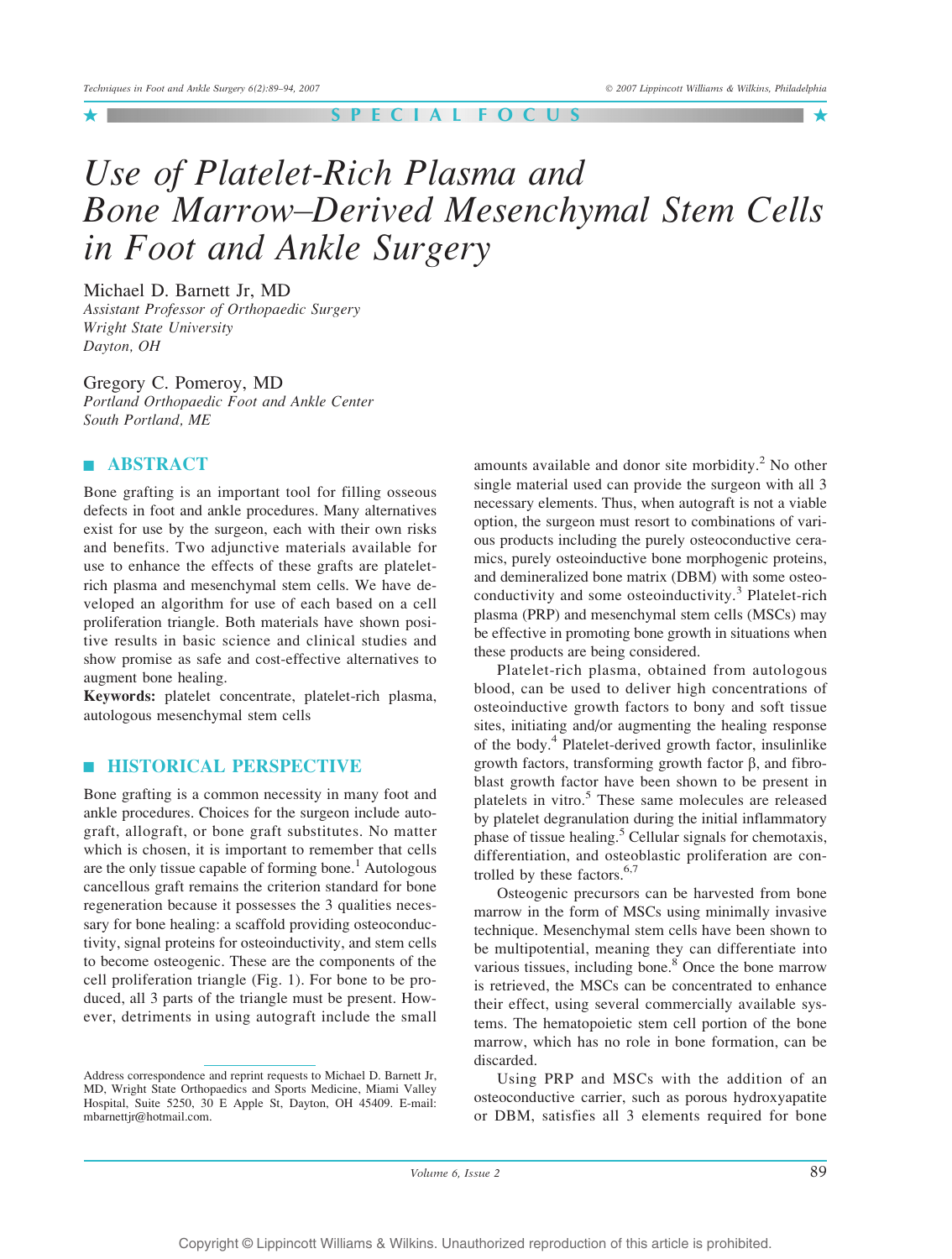

FIGURE 1. The cell proliferation triangle.

formation. Thus, surgeon's concerns over autograft donor-site complications and quantities of graft available may be lessened.

## | INDICATIONS/ CONTRAINDICATIONS/ PREOPERATIVE PLANNING

There are many clinical scenarios in which PRP and MSCs may be used. We consider the use of these 2 agents whenever concern for the ''biology^ of the bone is present, meaning the capacity for bone healing may be compromised because of a deficiency in the triangle. Nonunions, bone defects, difficult primary fractures with known poor healing rates, difficult primary arthrodeses with history of poor healing, large bone cysts, osteonecrosis, previous radiation therapy, sites of previous infection, and other disasters where amputation is the next option are good examples where sufficient osteoprogenitor cells and signal proteins may be absent.<sup>9</sup>

When deciding which orthobiologic will work best for a particular clinical scenario, we have found it helpful to use an algorithm based on the cell proliferation triangle (Fig. 2). We try to determine which component of the triangle is missing and use an agent that will satisfy that need. For small bone defects with good biology, DBM, autograft, or a ceramic may be used. If the biology is poor and allograft or ceramic is to be used, we supplement with PRP. In the case of medium-sized voids with good biology and in which autograft is not an option, we use PRP-augmented allograft or ceramic. These are supplemented with MSCs for poor biology. We treat very large defects the same as medium ones, if the biology is good. When there is a large defect with poor biology, we supplement our allograft and DBM with both PRP and MSCs.

Remember, PRP and MSCs are not substitutes for rigid internal fixation or good technique. Neither are they meant to be a stand-alone graft material. An



FIGURE 2. Our algorithm for use of PRP and MSCs when autograft solely is not an option. BMP indicates bone morphogenic protein.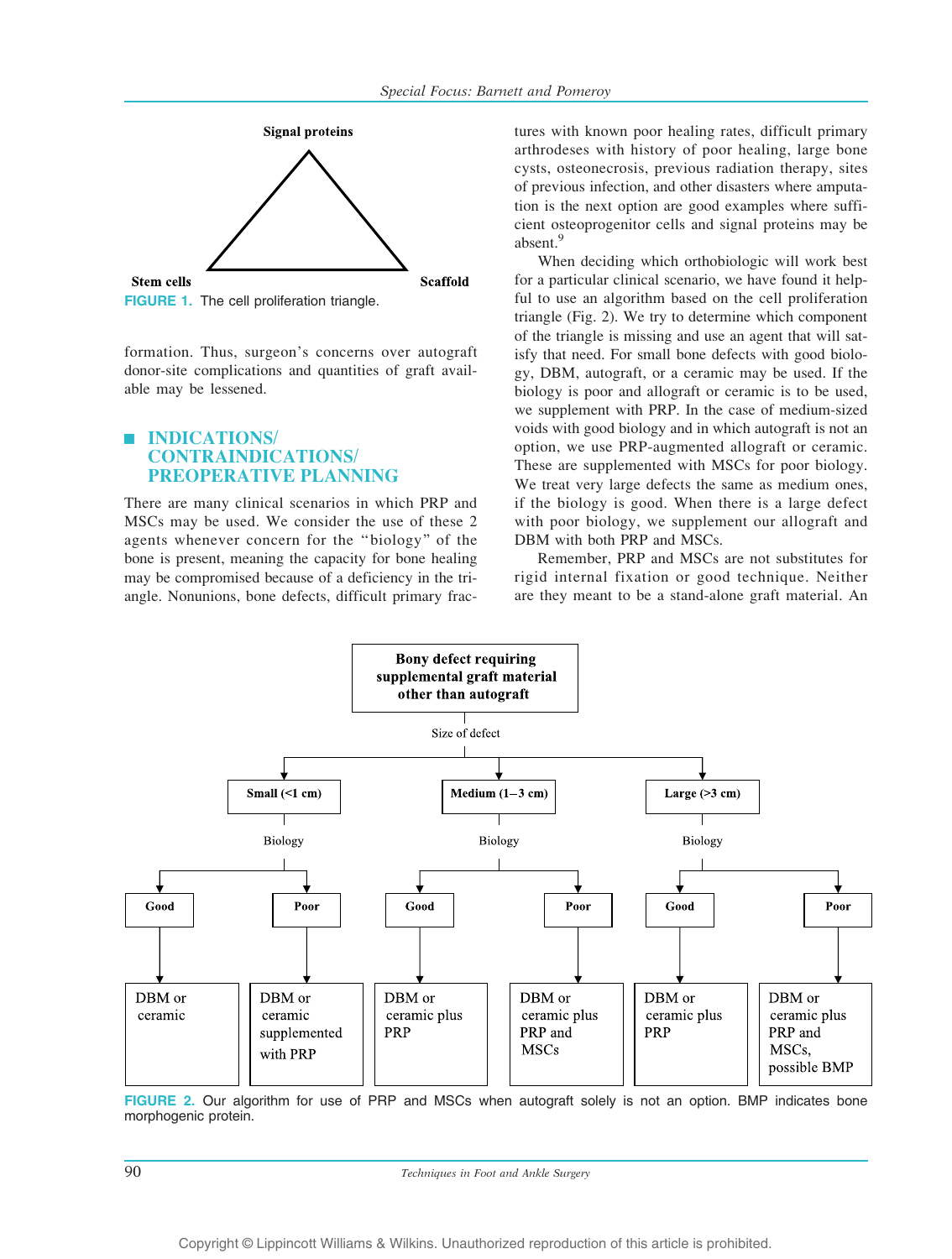osteoconductive scaffold is necessary for PRP or MSCs to have a beneficial effect.<sup>10-12</sup> As an example, DBM makes an attractive option because its osteogenic potential lies primarily in its osteoconductive properties, although it does have some osteoinductive properties.<sup>13</sup>

Reported contraindications for using PRP include platelet dysfunction syndrome, critical thrombocytopenia, hypofibrinogenemia, hemodynamic instability, sensitivity to bovine thrombin, $^{14}$  septicemia, and use of aspirin or other medications altering platelet function a few days before surgery. To our knowledge, there have been no contraindications in the orthopaedic literature to using MSCs from the iliac crest.

It is also important to make sure trained staff who are familiar with the processing and handling of these agents and all necessary equipment will be available in the operating room on the day of surgery. Many hospitals may not keep these systems at hand, and company representatives should be notified to assist if needed.

## | TECHNIQUE

A number of commercially available systems for the preparation of PRP and retrieval of stem cells are currently in use, with some variation of technique. The Symphony Platelet Concentrate System and the Cellect Selective Retention stem cell concentration system (DePuy, a Johnson & Johnson company, Warsaw, Ind) are the devices used primarily at our institution.

Aseptic technique is used throughout. Platelet-rich plasma preparation begins with drawing 6 mL of anticoagulant citrate dextrose into a 60-mL syringe. Next, 54 mL of the patient's blood is drawn into the same syringe. Blood is drawn just after induction and before administration of fluids and incision. This is vital to prevent dilution of the blood and avoid bacterial contamination, thus lowering the available platelets and risking infection of the operative site, respectively. The mixture is then inverted several times to promote mixing of the blood and anticoagulant. The solution is injected in to the blood chamber side of a disposable processing device and placed in a centrifuge. A counterbalance weight is inserted opposite the device, and the lid is closed. The centrifuge is run for a cycle of approximately 14 minutes. Plasma separates from the cellular component of blood, ending up in a separate plasma chamber. Using a syringe with a spacer attached to avoid the platelet pellet at the bottom, a volume (usually 10 mL) of platelet-poor plasma (PPP) is removed from the plasma chamber. This is preserved to resuspend the platelets later. The remaining PPP is then removed and discarded, leaving a pellet of platelets in the chamber. This can now be resuspended with the saved 10-mL of PPP, creating PRP. The PRP is now withdrawn in a 10-mL syringe and placed on to one side of an applicator assembly. A 1-mL syringe is filled with a thrombin mixture (made from 5,000 U of thrombin powder and 5 mL of 10% calcium chloride) and is attached to the other side. When the applicator is depressed, a 10:1 ratio of fluid is expressed on to the bony surfaces, allograft, or wound, and a platelet gel is created. This gel is a fibrin clot with a highly concentrated amount of platelets and their growth factors.<sup>15</sup> With this system, a 5-fold concentration of platelets can be obtained, resulting in a 225% increase in platelet-derived growth factor and other growth factors at the site of application (data on file at DePuy).

Mesenchymal stem cells are harvested using an anterior approach to the iliac crest through a small incision. The provided trocar is used to puncture the cortical bone. Once seated in cancellous bone, 2 to 4 mL of fluid are withdrawn via syringe connected to the trocar. Once this amount is collected, it is important to advance the needle at least 1 cm or reenter the bone by piercing another portion of the cortex. If the volume of fluid extracted exceeds this amount from any one site, the concentration of osteoblast progenitor cells decreases because of dilution with peripheral blood. $9$  When sufficient marrow fluid has been harvested, it is passed through a concentration chamber (Cellect; DePuy). A matrix of tricalcium phosphate or DBM with specific surface properties to attract osteoprogenitor stem cells then binds the MSCs, allowing hematopoietic cells from the marrow to pass through.<sup>16</sup> Stem cells are then concentrated and capable of being used for their desired purpose, already mixed with a carrier.<sup>17</sup> This particular system is capable of capturing an average of 80% of the MSCs present (data on file at DePuy).

## | COMPLICATIONS

One of the main benefits of using these agents is the low morbidity associated with their techniques. They are autologous and readily available to the surgeon. Those complications associated with obtaining PRP are the same as with any percutaneous venipuncture. When done appropriately, harvesting of iliac crest stem cells is very safe, with minimal postoperative discomfort and complications.<sup>18</sup> This provides a more attractive option than harvesting iliac crest bone, which has been associated with 27% chance of chronic donor site pain at 24 months as well other complications.<sup>19</sup>

## **E POSTOPERATIVE MANAGEMENT**

Because these materials are used in a variety of locations and scenarios, the postoperative management of each patient will have to be individualized. The use of these 2 graft materials should not influence

 $Volume\ 6, Issue\ 2$  91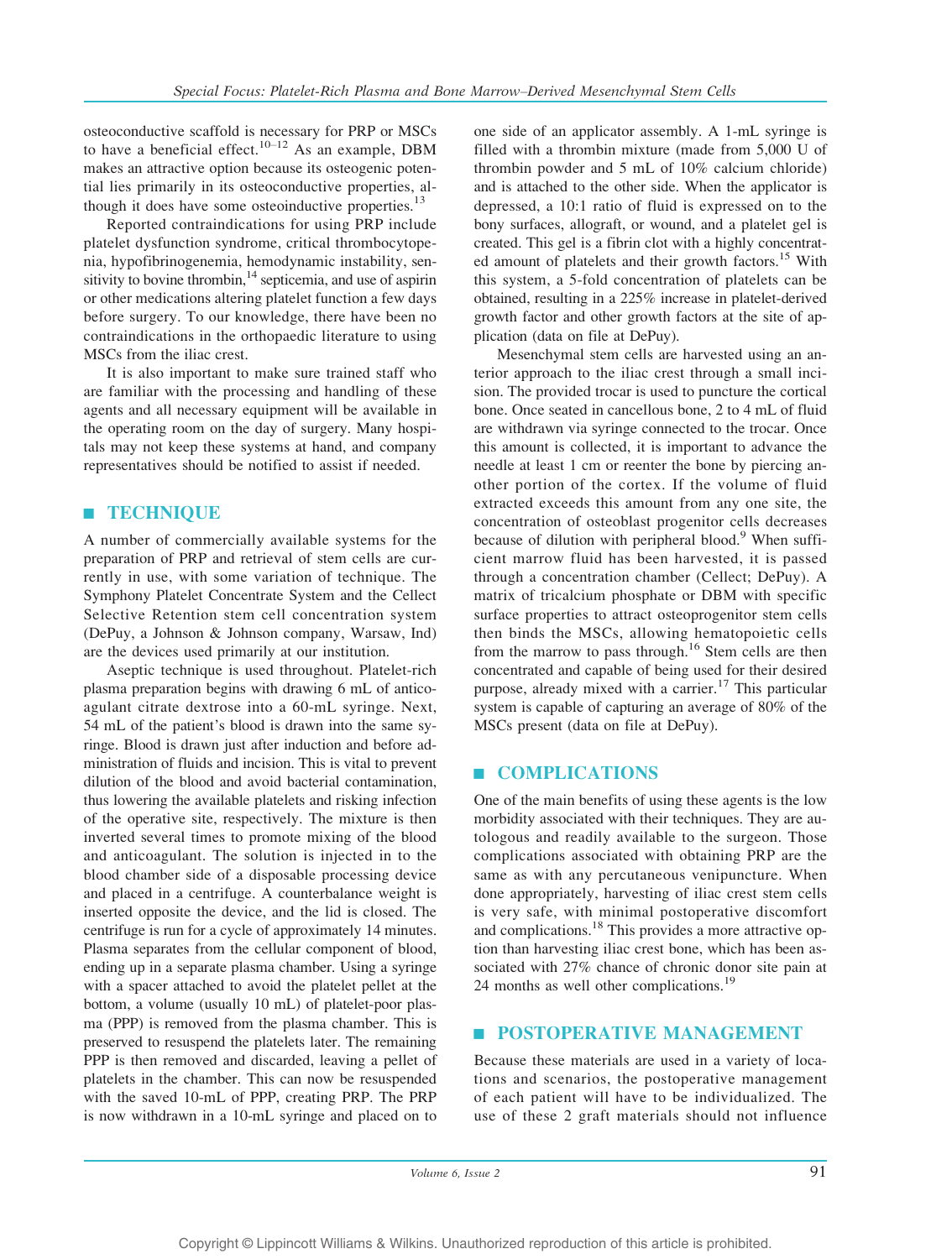the protocols already in place for a particular procedure. Clinical and radiographic assessments should be performed as usual. The site for the venipuncture and/ or iliac crest incision should be examined at the first postoperative appointment. There are no other specific monitoring requirements regarding postoperative care with respect to the patient receiving either PRP or MSCs.

## | RESULTS

Animal studies have demonstrated benefits with the use of PRP. It has increased the amount and density of bone formed in bony defects, improved bone growth into hydroxyapatite, and enhanced skin, muscle, and tendon healing. $20-24$ 

Human studies have shown positive effects in areas outside orthopaedics, including improved hemostasis and decreased infection in cardiac surgery wounds, $^{25,26}$ reconstruction of periodontal soft and hard tissue in oral and maxillofacial surgery, $27$  and multiple uses in cosmetic surgery flaps.<sup>28</sup>

In orthopaedic surgery, Lowery et  $al<sub>1</sub><sup>29</sup>$  found no pseudoarthroses in 19 patients after augmenting autograft and coralline hydroxyapatite with PRP in posterior and anterior instrumented lumbar fusions. There was no control group, however. Weiner and Walker<sup>30</sup> performed a retrospective review of single-level lumbar fusions using experimental (autograft and PRP) and control (autograft-only) groups. The experimental group showed a 62% fusion rate versus 91% in the controls. They determined bone morphogenic protein within the autograft might have an antagonistic effect when used with PRP. These findings go against many of the basic science and animal studies and only stress the importance of more quality clinical trials.

As for foot and ankle surgery, the senior author (G.C.P.) recently reported results in 2 studies using PRP-augmented autograft for syndesmotic fusion in total ankle arthroplasty  $(TAR)$ .<sup>31,32</sup> In both series, PRP was sprayed on the cut surfaces of the tibia and talus and the porous coating of the prosthesis and mixed with local autograft derived from resected bone. In the first study, 20 TARs were performed, and there were no delayed unions or nonunions of the syndesmosis. This was compared with a historical control group with a delayed/nonunion rate of 62%. No subsidence or change in implant position was noted on follow-up radiographs. In the second study, 66 TARs prepared as above with PRP were compared with a control group of 114. A statistically significant improvement in the rate of syndesmotic fusion was seen at 8 and 12 weeks, as well as less delayed unions and nonunions reported at 6 months.

Bibbo et  $al^{33}$  reported results on their experience using PRP alone and in combination with autograft and allograft in high-risk foot and ankle fusions. They characterized high risk as those patients who actively smoked; were diabetic, immunocompromised, or nutritionally deficient; or had a history of poor bone healing, 2 previous operations at the site, or 1 operation for a high-energy trauma. There were no statistically significant differences noted in time to fusion, whether PRP was used alone or mixed with bone graft. Their overall fusion rates were 94% in this difficult population.

Literature with direct implications on foot and ankle surgery with respect to stem cell usage is lacking. Several animal studies have shown promising results, especially in the areas of spinal fusion, nonunions, and bony defects. Wang et  $al<sup>34</sup>$  found that lumbar interbody fusions in rhesus monkeys showed greater biomechanical stiffness with a hybrid ceramic-SC graft than using ceramics alone. They also noted equal stiffness between the hybrid graft and autograft. Lindholm et  $al<sup>35</sup>$  documented significantly more rapid posterior thoracic fusions in a rabbit model with the use of DBM and DBM augmented with marrow over bone marrow alone. In another study in rats, Lindholm et al<sup>36</sup> concluded that using a diluted bone marrow mixed with DBM increased induction of host MSCs to form bone at extraskeletal sites. This outperformed DBM, bone marrow, or whole bone marrow mixed with DBM. They believed the dilution of the marrow actually made the osteoprogenitors within the marrow more readily available. Tiedeman et al,<sup>37</sup> showed a synergistic effect of percutaneously injected DBM along with unconcentrated bone marrow in a canine nonunion model. Healing of a 6-mm tibial defect using bone marrow and DBM was better than using each alone and was comparable to open autogenous grafting.

In human studies, Romih et  $al^{38}$  showed a significantly larger number of osteoprogenitors available in the iliac crest versus the vertebral interbody space and advocated the use of bone marrow aspirate to increase fusion rates of interbody fusions. Hernigou et  $al<sup>39</sup>$ reported the results of percutaneously injected stem cells obtained through centrifugation of bone marrow aspirates into 60 atrophic nonunions of the tibia. They found significantly lower total numbers and concentration of osteoprogenitors in the graft used for the 7 nonunions that occurred. Also, positive correlations between volume of callus at 4 months and total number and concentration of cells were seen. They concluded that efficacy of stem cells from autogenous bone marrow was directly related to increased concentration, and poorer results may be expected if the aspirate is not concentrated. Connolly<sup>40</sup> reported excellent results using percutaneously injected concentrated bone marrow aspirates with or without DBM in the treatment of difficult grade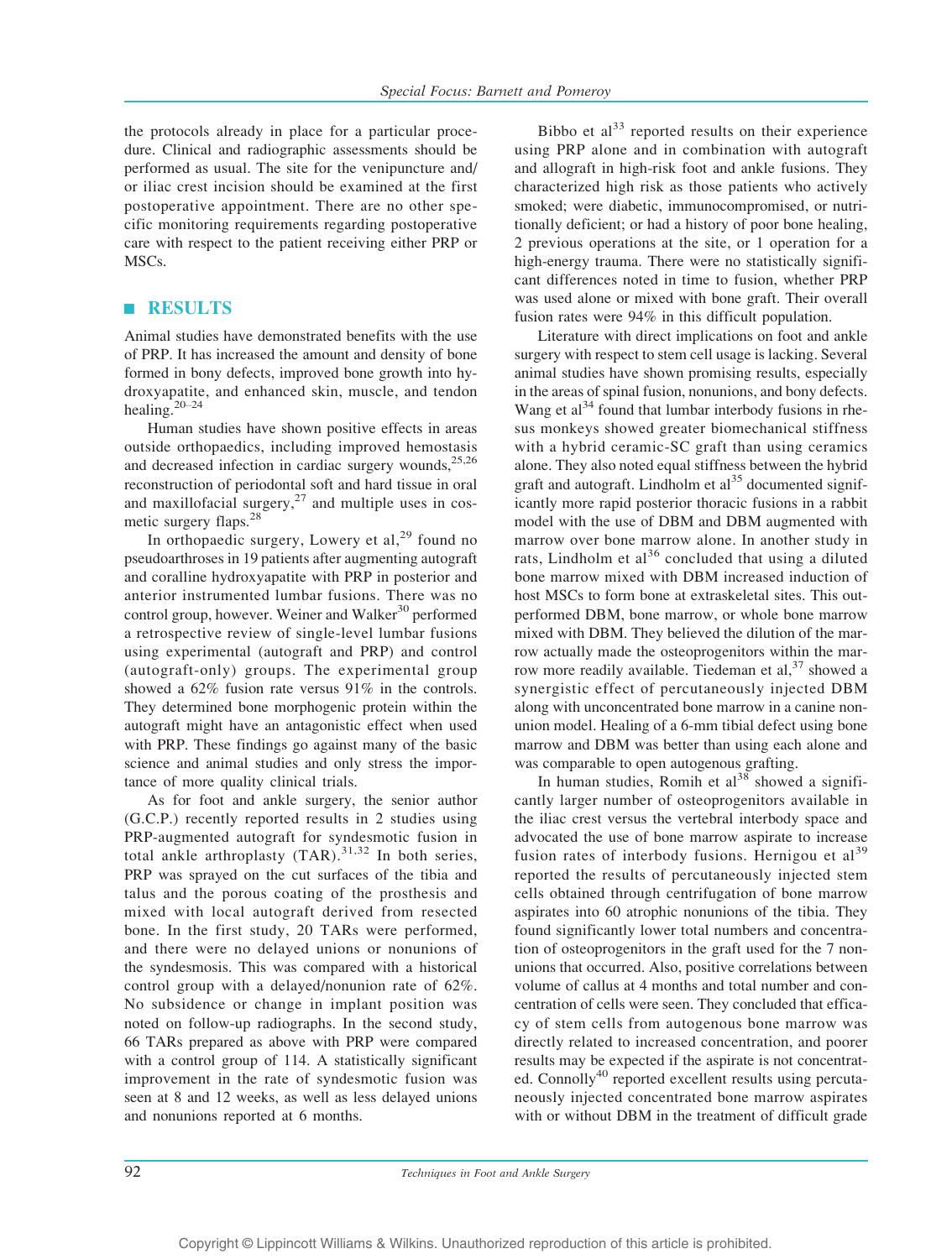III tibial fractures as well as nonunions or delayed unions of scaphoid, humeral, femoral, and tibial fractures. It was emphasized again that DBM or some other carrier should be used to prevent diffusion from the operative site. Also, the importance of using rigid fixation techniques together with the graft was stressed. Using DBM and autogenous unconcentrated bone marrow injected into aneurysmal bone cysts, Docquier and Delloye<sup>41</sup> achieved healing in 11 of 13 patients with a minimally invasive technique.

#### **EX CONCERNS AND FUTURE** OF TECHNIQUE

There is a scarcity of research in the foot and ankle literature concerning these 2 alternatives for bone and soft tissue healing at this time. Prospective randomized studies comparing these with current techniques need to be pursued because these may represent a better option in certain populations of patients who require significant amounts of bone graft or who lack the biologic capability to heal bony or soft tissue defects on their own. Many more basic science studies will be needed as well to determine if the populations of cells being used are optimal, if there exists a better source of easily obtainable stem cells such as fat, muscle, or skin, and whether angiogenic or stem cell renewal factors are necessary.<sup>42</sup> These advances may make stem cells more easily obtainable and cause even less morbidity than bone marrow aspiration.

## | COST

At our institution, the price of creating PRP and harvesting MSCs is much lower than that of more expensive recombinant growth factors such as bone morphogenic proteins. There are currently no published studies that have directly compared the cost-benefit ratios of PRP and stem cells with these other products.

There is a need for options in foot and ankle surgery that provide an alternative to the high cost of recombinant products and the morbidity of autograft. We believe, based on positive results from the previously mentioned studies, many of the difficult cases faced by foot and ankle surgeons can be helped by using PRP and MSCs. Continued research is needed to better define their role.

#### **ENGERVERS**

- 1. Fleming JE, Muschler GF. The cell biology of bone tissue engineering. Semin Arthroplasty. 2002;13:143-157.
- 2. Gazdag AR, Lane JM, Glaser D, et al. Alternatives to autogenous bone graft: efficacy and indications. J Am Acad Orthop Surg. 1995;3:1-8.
- 3. Khan S, Tomin E, Lane JM. Clinical applications of bone graft substitutes. Orthop Clin North Am. 2000;31:389-398.
- 4. Eppley BL, Woodell JE, Higgins J. Platelet quantification and growth factor analysis from platelet-rich plasma: implications for wound healing. Plast Reconstr Surg. 2004;114:1502-1508.
- 5. Slater M, Patava J, Kingham K, et al. Involvement of platelets in stimulating osteogenic activity. J Orthop Res. 1995;13:655-663.
- 6. Trippel SB. Growth factors as therapeutic agents. Instr Course Lect. 1997;46:473-476.
- 7. Bolander ME. Regulation of fracture repair and synthesis of matrix macromolecules. In: Brighton CT, Friedlander GE, Lane JM, eds. Bone Formation and Repair. Rosemont, IL: American Academy of Orthopaedic Surgeons, 1994:185-196.
- 8. Arinzeh TL. Mesenchymal stem cells for bone repair: preclinical studies and potential orthopedic applications. Foot Ankle Clinics. 2005;10:651-665.
- 9. Muschler GF, Boehm C, Easley K. Aspiration to obtain osteoblast progenitor cells from human bone marrow: the influence of aspiration volume. J Bone Joint Surg Am. 1997;79:1699-1709.
- 10. Soltan M, Smiler DG, Gailani F. A new ''platinum^ standard for bone grafting: autogenous stem cells. Implant Dent. 2005;14:322-325.
- 11. Connolly JF. Injectable bone marrow preparations to stimulate osteogenic repair. Clin Orthop Relat Res. April 1995;313:8-18.
- 12. Block JE. The role and effectiveness of bone marrow in osseous regeneration. Med Hypotheses. 2005;65:740-747.
- 13. Strates BS, Tiedeman JJ. Contribution of osteoinductive and osteoconductive properties of demineralized bone matrix to skeletal repair. Eur J Exp Musculoskel Res. 1993;2:61-67.
- 14. Floryan KM, Berghoff WJ. Intraoperative use of autologous platelet-rich and platelet-poor plasma for orthopedic surgery patients. AORN J. 2004;80:668-674.
- 15. DePuy Symphony<sup>™</sup> PCS Product Manual. Warsaw, IN: DePuy.
- 16. Fleming JE, Muschler GF. The cell biology of bone tissue engineering. Semin Arthroplasty. 2002;13:143-157.
- 17. DePuy Cellect™ Product Manual. Warsaw, IN: DePuy.
- 18. Muschler GF, Boehm C, Easley K. Aspiration to obtain osteoblast progenitor cells from human bone marrow: the influence of aspiration volume. J Bone Joint Surg Am. 1997;79:1699-1709.
- 19. Gupta AR, Shah NR, Patel TC, et al. Perioperative and long-term complications of iliac crest bone graft harvesting for spinal surgery: a quantitative review of the literature. Int Med J. 2001;8:163-166.
- 20. Ksander GA, Sawamura SJ, Ogawa Y, et al. The effect of